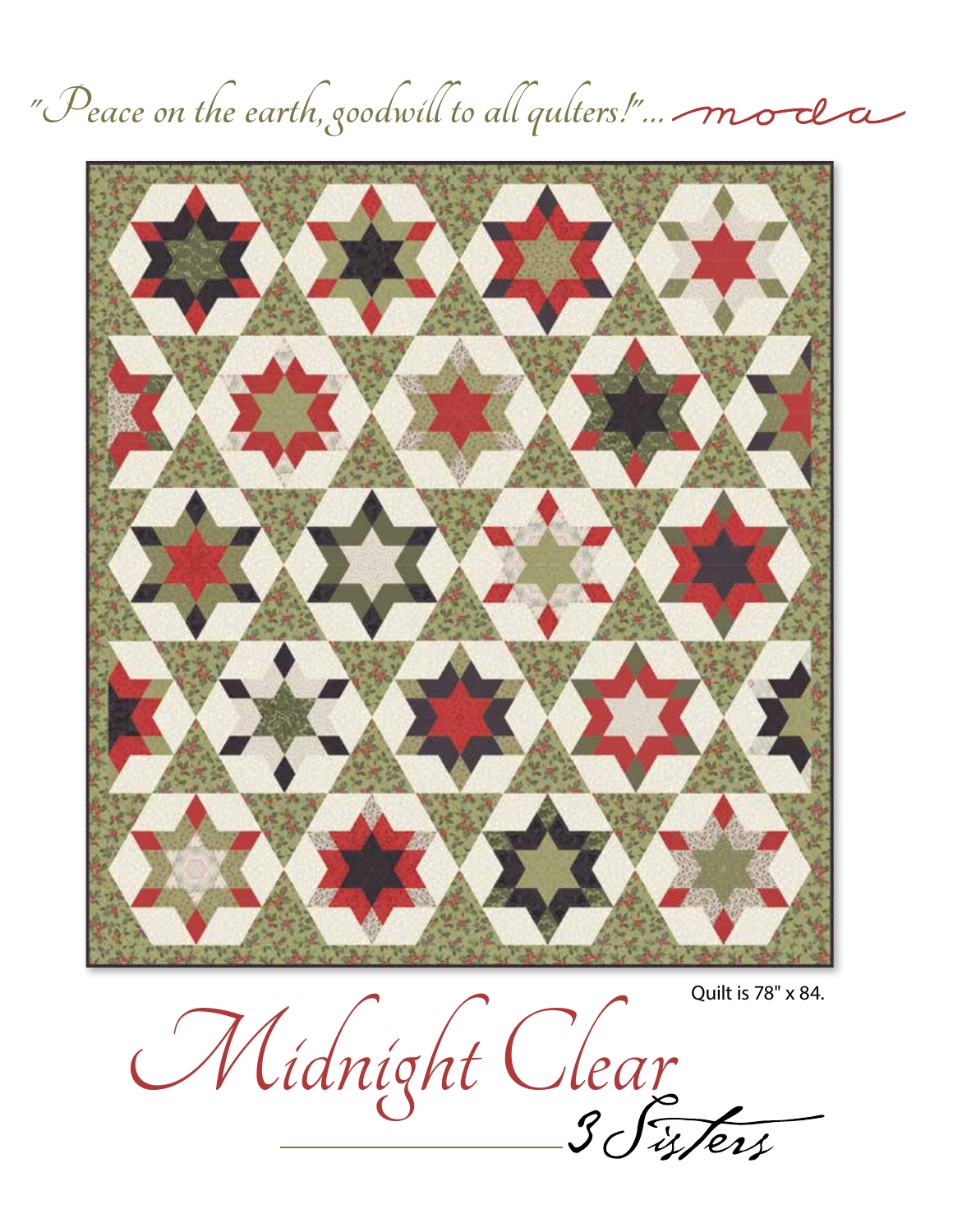Midnight Clear

# $3\sqrt{x}$

#### Quilt is 78" x 84.

la la la la Silent C

#### **Cutting**

*Tip: Spray starch the fabric before you start cutting.*

#### **Blocks**

From EACH of the 15 Fat Quarters cut 6 or 7–21/2" x 22" strips *(cut carefully, for 7 strips you will be using 171/2" of the 18" Fat Quarter width)*

#### **Background**

19–43/4" x width of fabric strips From the strips, cut 264-4<sup>34"</sup> triangles



#### **Accent Triangles and Border**

7–83/4" x width of fabric strips

From the strips, cut 46–8<sup>3</sup>/<sub>4</sub>" triangles



Cut 7 from each strip.

Cut 46.

8–21/2" x width of fabric strips

Sew the strips end-to-end to make one long strip.

#### **Binding**

9–21/2" x width of fabric strips

Sew the strips end-to-end using a diagonal seam to make the binding.

*Use ¼" seams. Press in the direction of the arrows in the diagrams.*

#### **Construction**

Making the blocks<br>To make one block, select  $1-2\frac{1}{2}$ " x 22" strip for A 2–21/2" x 22" matching strips for B 1–21/2" x 22" strip for C 12-434" background triangles *Tip: Select the strips for all 22 blocks now for the best print combinations.*



background 6 matching units make 1 block

(A) Join one A and one B 21/2" x 22" strip together as shown. Join one B and one C 21/2" x 22" strip together as shown.



(B) Align the 60° line on a ruler with the center seam, close to the beginning of the strip set, cut. Move the ruler, aligning the 21/2" line on the ruler with the cut edge, cut. Cut 6 units from the strip set.



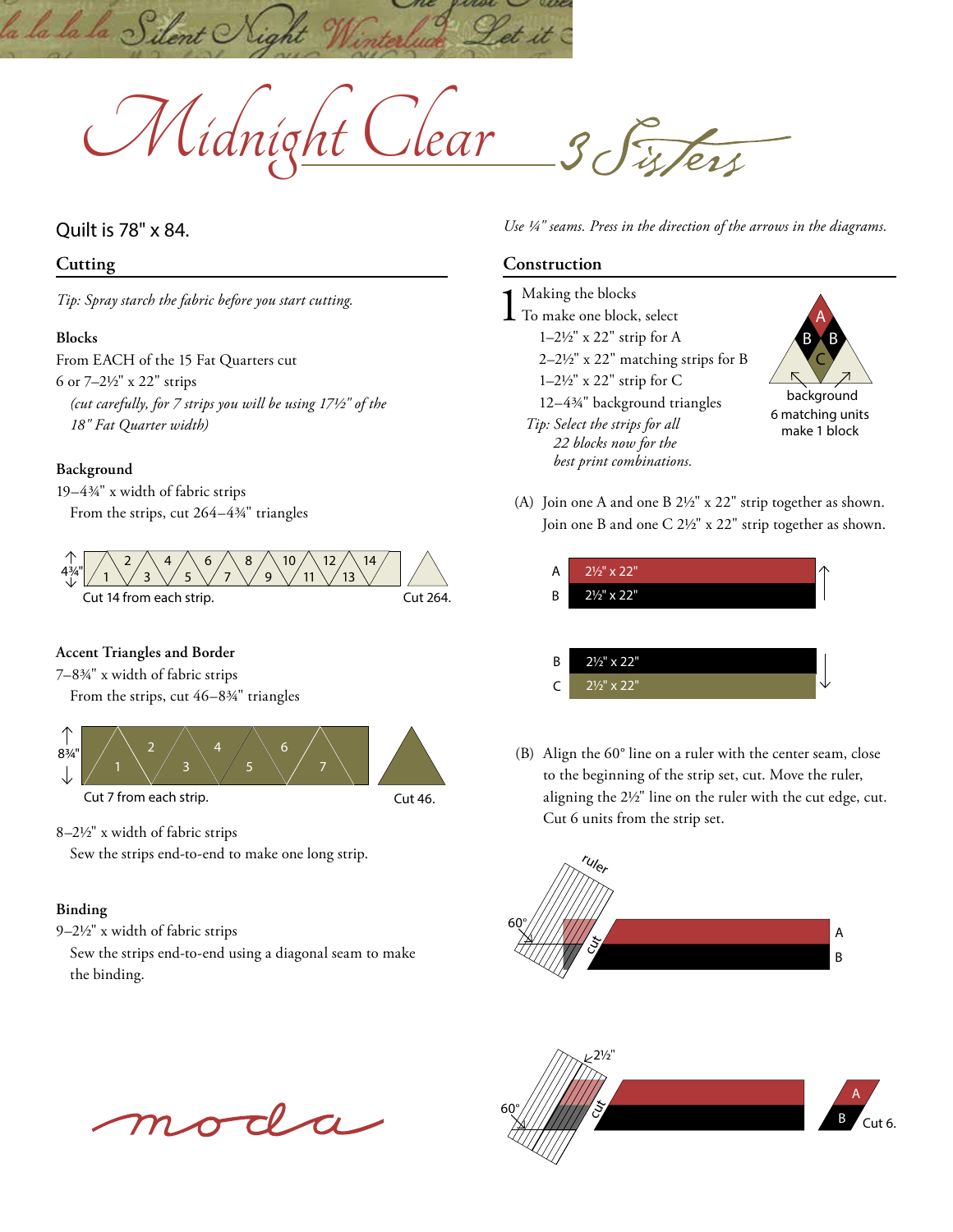(C) Align the 60° line on a ruler with the center seam, close to the beginning of the strip set, cut. Move the ruler, aligning the 21/2" line on the ruler with the cut edge, cut. Cut 6 units from the strip set.



#### (D) Join one of each of the units. Make 6.



(E) Add 2–43/4" background triangles to the previous unit. Make 6 pieced triangles. Join 3 pieced triangles as shown. Make 2 to create a block pair. The block will be created when the rows of the quilt are sewn together. Make 22 block pairs.



- 2(A) Arrange and sew 4 block pairs and 10–83/4" accent triangle together in 2 rows as shown to make one row A**.** *Be sure to match the pairs.* Make 3 row As.
	- $\int$  =match the blocks pairs







(B) Arrange and sew 5 block pairs and 8–83/4" accent triangle together in 2 rows as shown to make one row A**.** *Be sure to match the pairs.* Make 2 row Bs.

 $\int$  =match the blocks pairs





Row B Make 2.

 $\boldsymbol{\beta}$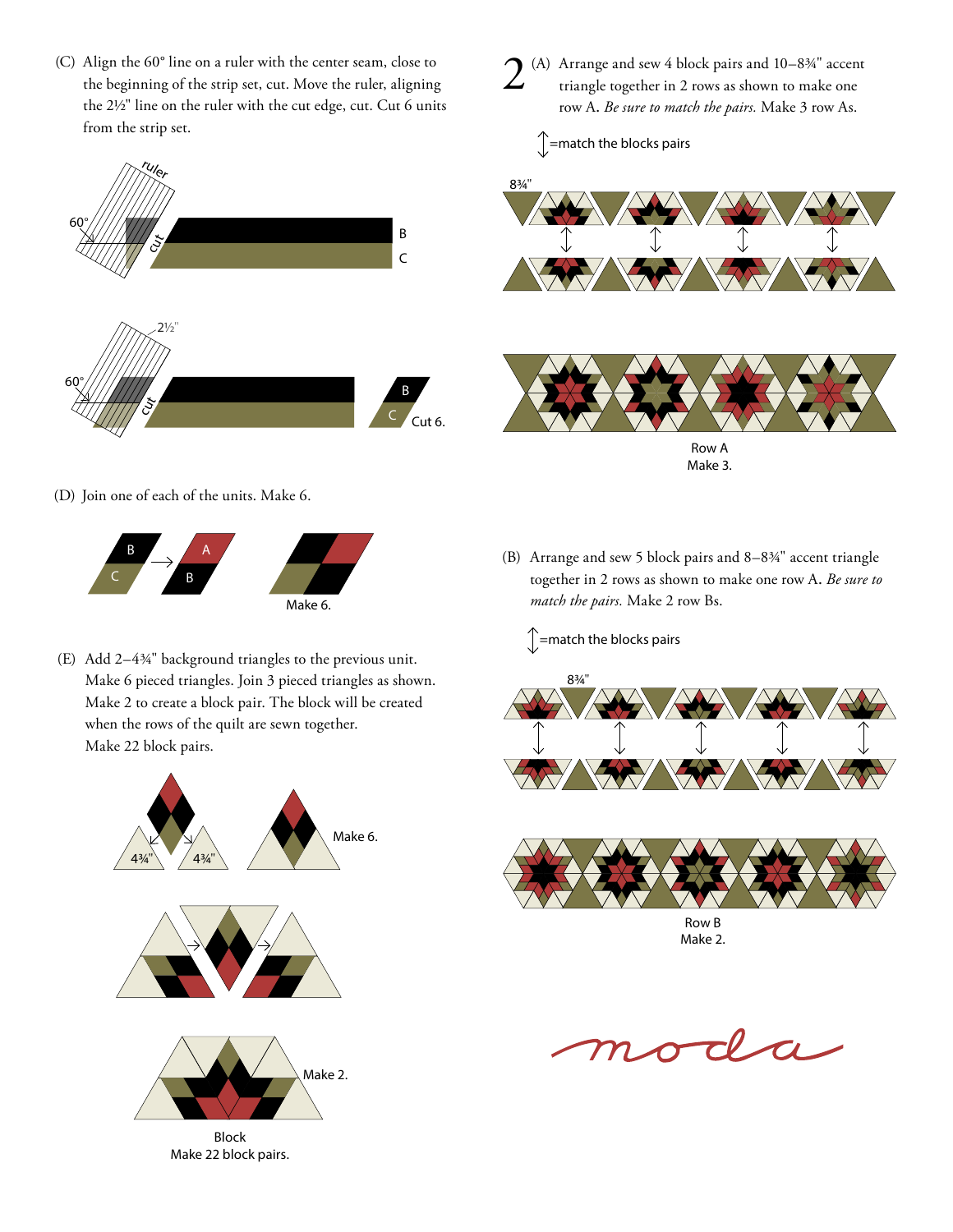

 $\widehat{1}$ 

4 Measure across the length of the quilt for the best measurement for the length of the side borders. Cut the borders and add to the quilt sides.

Measure across the width of the quilt for the best measurement for the length of the top and bottom borders. Cut the borders and add to the top and bottom. Layer, quilt, and bind.

21/2" wide borders

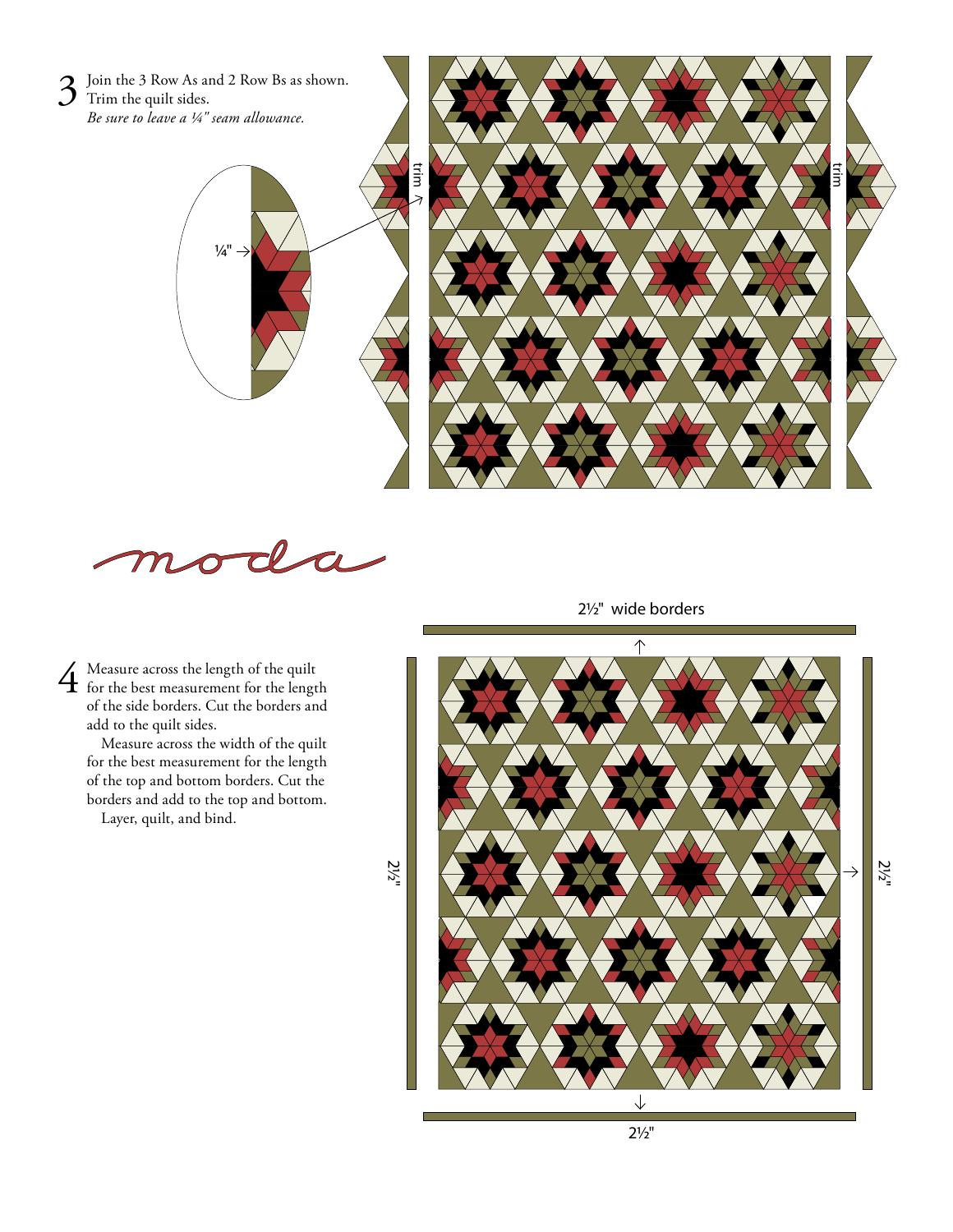